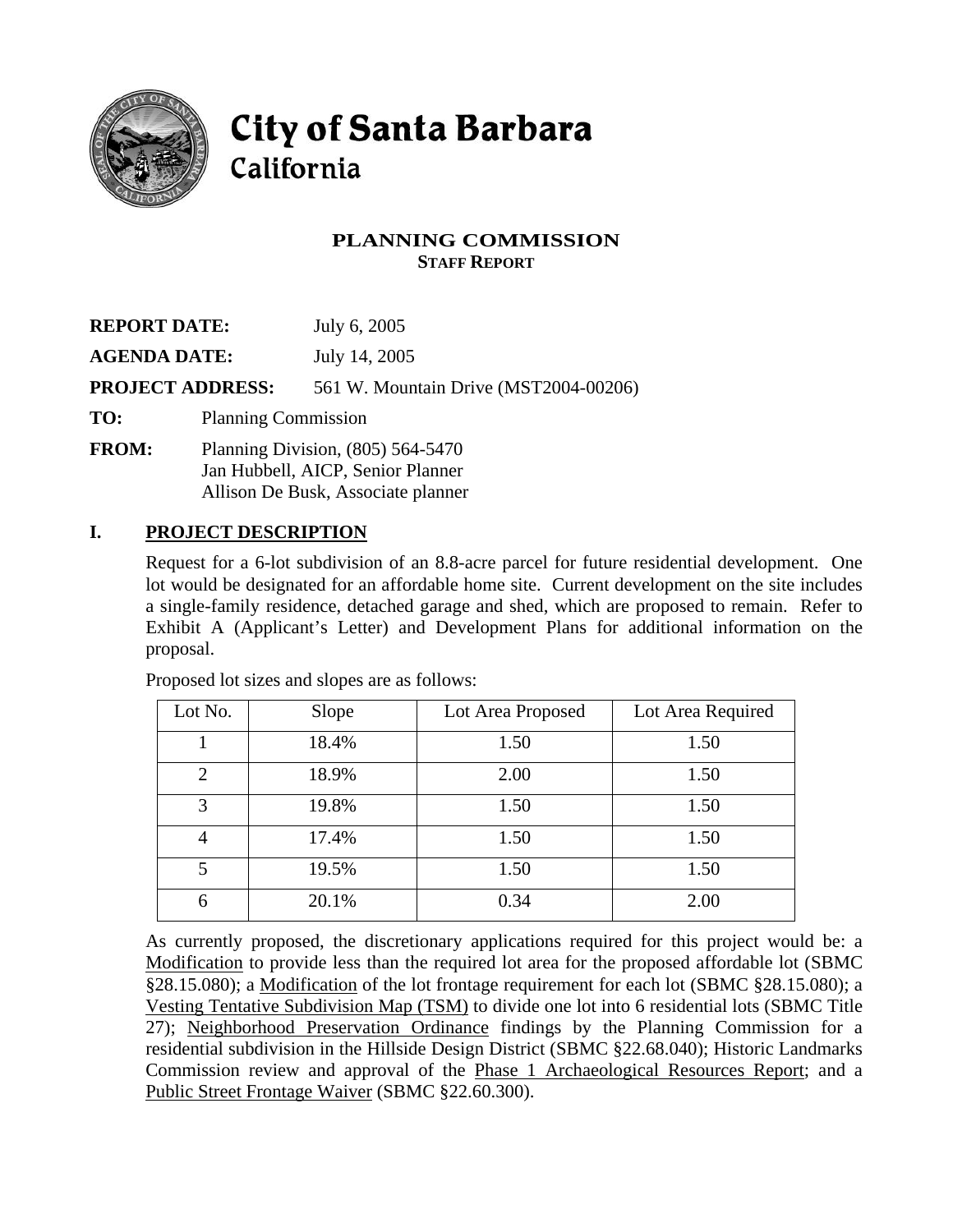Planning Commission Staff Report 561 W. Mountain Drive (MST2004-00207) July 6, 2005 Page 2



Vicinity Map –  $561$  W. Mountain Drive

# **II. PRELIMINARY REVIEW**

The project was submitted to the City's Pre-Application Review Team (PRT) process on March 23, 2004. At that time, the project was a five-lot subdivision and did not include the affordable lot. The primary issue areas identified in the PRT letter were: provision of a public road, drainage, and biological resources.

On March 4, 2005, the project was submitted to the Development Application Review Team (DART). The project had been modified to include a sixth residential lot, proposed as an affordable lot. The primary issue identified was the fact that the project would not be served by a public road (refer to Exhibit B, DART letter, dated April 7, 2005).

This project has not yet been reviewed by the Architectural Board of Review (ABR).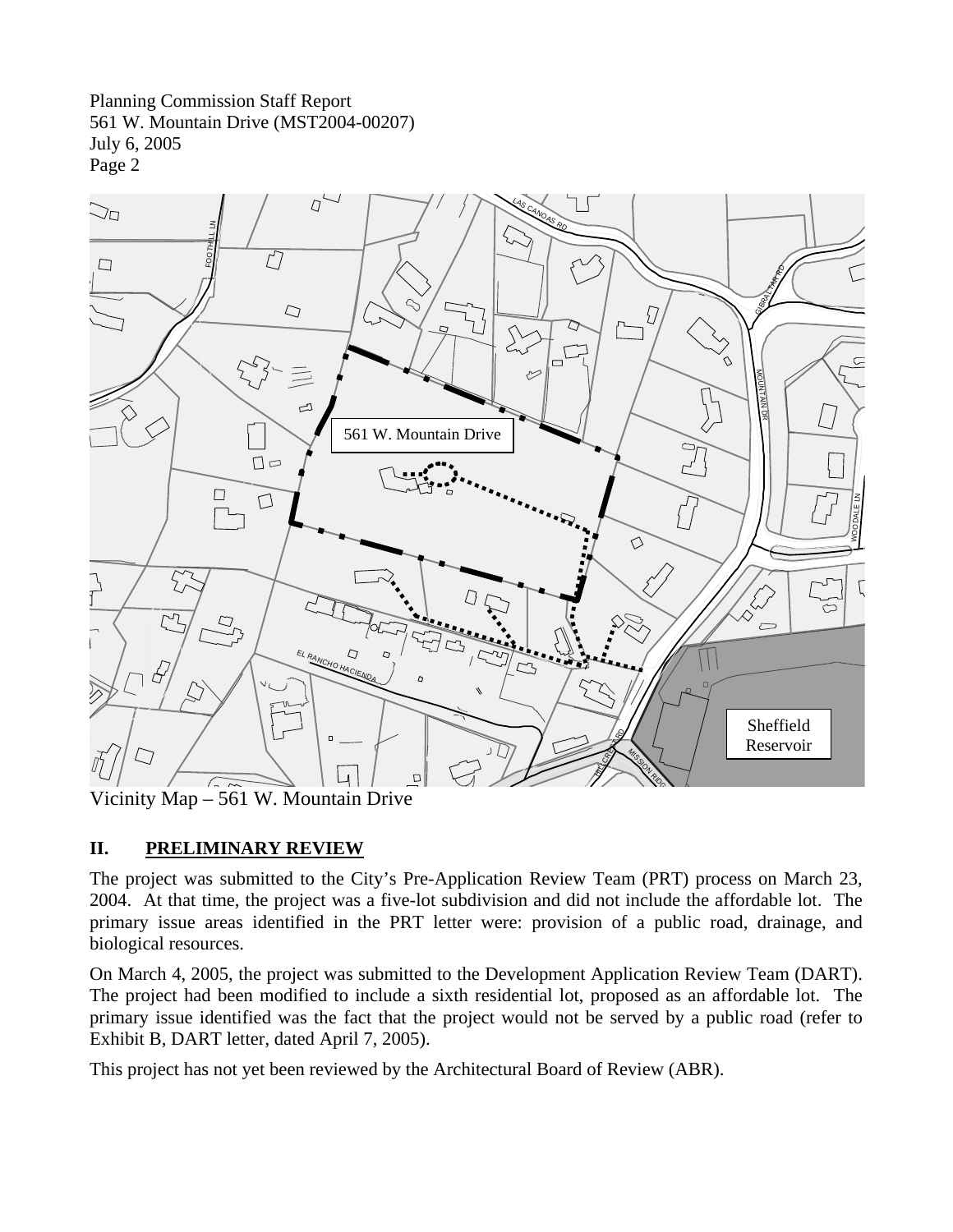Planning Commission Staff Report 561 W. Mountain Drive (MST2004-00207) July 6, 2005 Page 3

### **III. ISSUES**

### **A. PUBLIC VS. PRIVATE ROAD**

The subject parcel is landlocked and takes access via a private road easement from Mountain Drive. Although the applicants are willing to offer that portion of the road located on their property to the City for dedication as a public road, there is an intervening section of road that connects the subject parcel to Mountain Drive that they do not have the authority to offer. Public Works will not accept a road dedication until a connection to the existing public road (Mountain Drive) can be established.

Therefore, the project requires a Public Street Frontage Waiver. Santa Barbara Municipal Code Section 22.60.300 requires that each lot created by a new subdivision front upon a public street or private driveway serving no more than two lots, unless this requirement is waived by the Planning Commission. Currently, five parcels take access off this private road. Following the proposed subdivision, ten parcels would take access off the private road.

In order to waive the public street frontage requirement and approve the proposed Vesting Tentative Map, the Planning Commission must find that:

1. The proposed driveway(s) would provide adequate access to the subject sites, including access for fire suppression vehicles.

2. There is adequate provision for maintenance of the proposed private driveway(s) through a recorded agreement.

3. The waiver is in the best interest of the City and will improve the quality and reduce the impacts of the proposed development.

Staff *cannot* make the findings necessary to support a private road as the access to these new parcels, and does *not* support a public street frontage waiver for the project for the following reasons:

1. The project is located in a High Fire Area and staff does not believe that a private road will be in the public's best interest due to public safety concerns. This property is in the High Fire Area that is indicated in the Wildfire Master Plan as the most extreme in the City.

2. Private hydrants and water lines are a concern to the Fire Department due to the potential for inadequate maintenance. The City does not and will not maintain water lines on a private road and the Fire Department only inspects private fire hydrants on a complaint basis due to lack of staff.

3. A proposal to paint curbs red has been offered as mitigation to keeping the road open at all times for fire/emergency response vehicles, but parking in signed and/or redcurbed areas cannot be enforced by the City on a private road, which means that the City cannot tow illegally parked cars in the event of an emergency.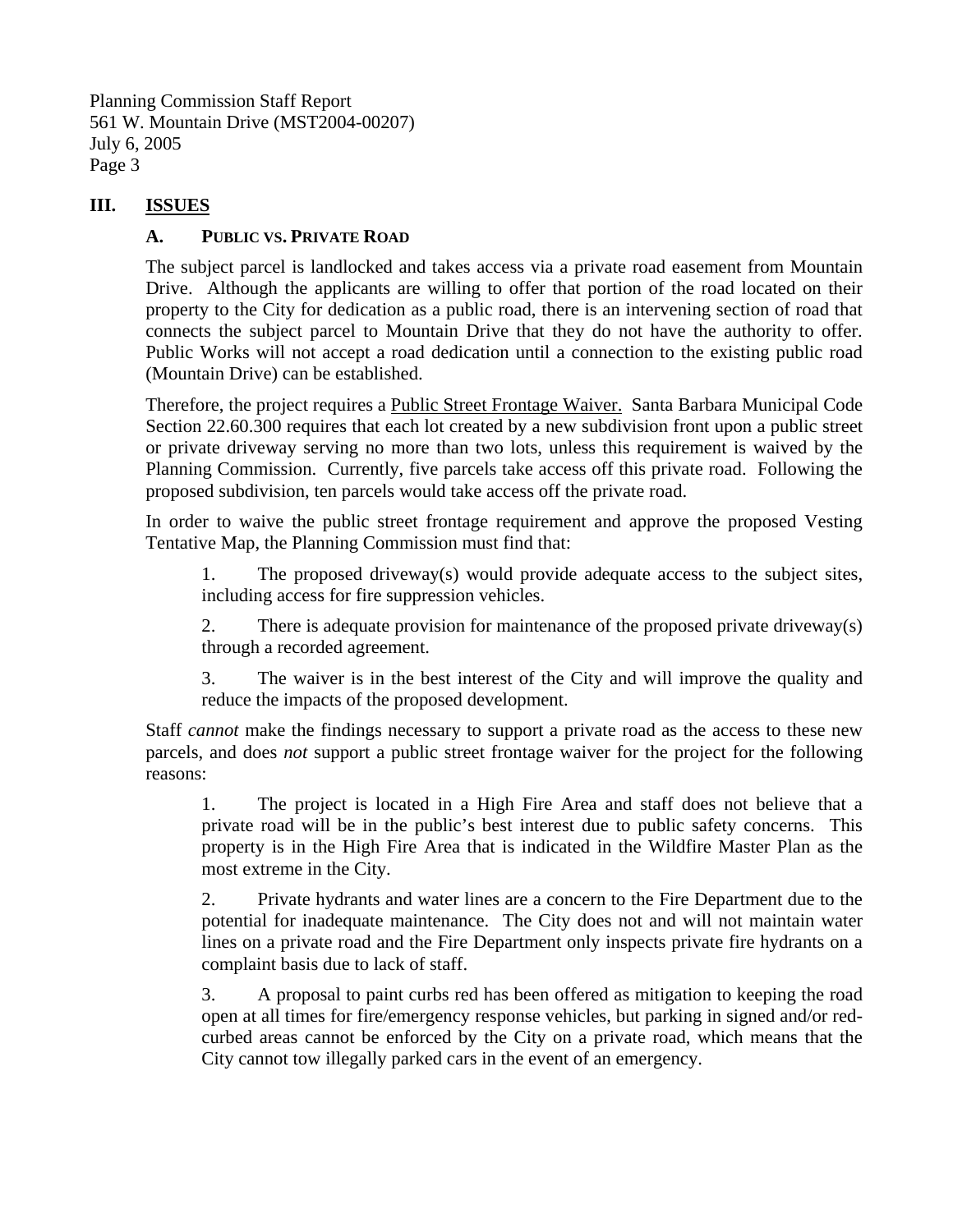4. Private roads are a concern to the Public Works Department due to the potential for inadequate maintenance. Oftentimes, the City is asked to take on a private road several years down the line, at which point the road is in poor condition.

5. A total of 10 lots would be served off of the private road, well above the limits prescribed in the Municipal Code (Section 22.60.300), which allows access to 2 lots. Staff generally supports waiver requirements up to 4 lots.

Provisions to ensure the maintenance required on the utilities, roads and fire equipment can be incorporated into recorded covenants and maintenance agreements on the property; however, performance of regular maintenance as agreed may be difficult to ensure. Given the large number of properties that would take access off the road, both existing and proposed, this presents a considerable public safety concern for the City.

Whether the road is private or public, it would be required to be constructed to City public road standards.

### **B. LOT AREA MODIFICATION FOR AFFORDABLE UNIT**

Staff has concerns that the proposed affordable lot is not appropriate for the site due to the development constraints on that lot (seasonal drainage, biological habitat, oaks, slopes, etc.) and the requested lot area modification. Feedback from the Planning Commission on the desirability of the proposed lot and the findings to support a lot area modification would be appreciated.

A table listing lot areas and slopes for surrounding parcels has been included in Exhibit C to assist in understanding the surrounding development pattern.

#### **C. ENVIRONMENTAL REVIEW**

The DART submittal package included a Biological Evaluation prepared by Lawrence Hunt and dated January 24, 2005, an Arborist's Report prepared by Peter Winn of Westree and dated December 10, 2004, a Soils Engineering Report prepared by Earth Systems Pacific and dated November 11, 2004, a Drainage Analysis prepared by Flowers & Associates and dated February 28, 2005 and a Phase 1 Archaeological Report prepared by Stone Archaeological Consulting and dated October 2004. Staff has requested additional information relative to the Biological Evaluation and the Arborist's Report.

The property has two seasonal drainages, one along the western portion of the lot and one along the eastern portion of the lot. Given the potential for these drainages to have biological resources, adequate setbacks and protection measures will be required. This will be analyzed in more detail through the project's environmental review.

There are also many oak trees on the property, particularly along the eastern portion. The proposed road has the potential to impact many of these trees. Any realignment of the road must take into consideration potential oak removal and grading. This will also be analyzed in more detail during environmental review.

An environmental determination has not been made for this project, although Staff anticipates the preparation of an Initial Study once the application has been deemed complete in order to analyze